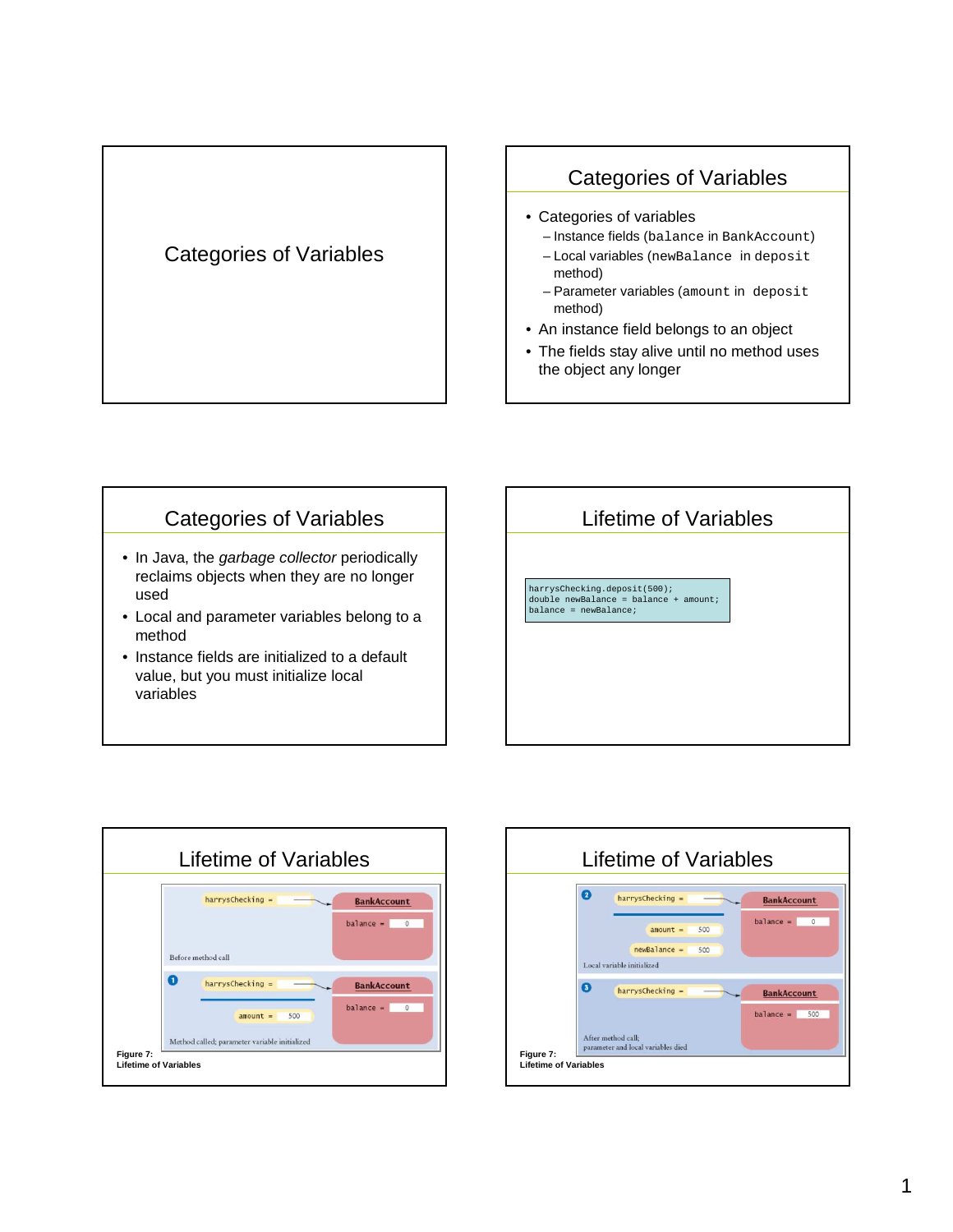### Implicit and Explicit Method **Parameters**

- The implicit parameter of a method is the object on which the method is invoked
- The this reference denotes the implicit parameter

## Implicit and Explicit Method **Parameters**

- Use of an instance field name in a method denotes the instance field of the implicit parameter
	- public void withdraw(double amount) { double newBalance = balance - amount; balance = newBalance; }



# Implicit Parameters and this • Every method has one implicit parameter • The implicit parameter is always called • Exception: Static methods do not have an implicit parameter (more on Chapter 9) double newBalance = balance +  $amount;$ // actually means double newBalance = **this**.balance + amount;

# Implicit Parameters and this • When you refer to an instance field in a method, the compiler automatically applies it to the this parameter omsSavings.deposit(500);